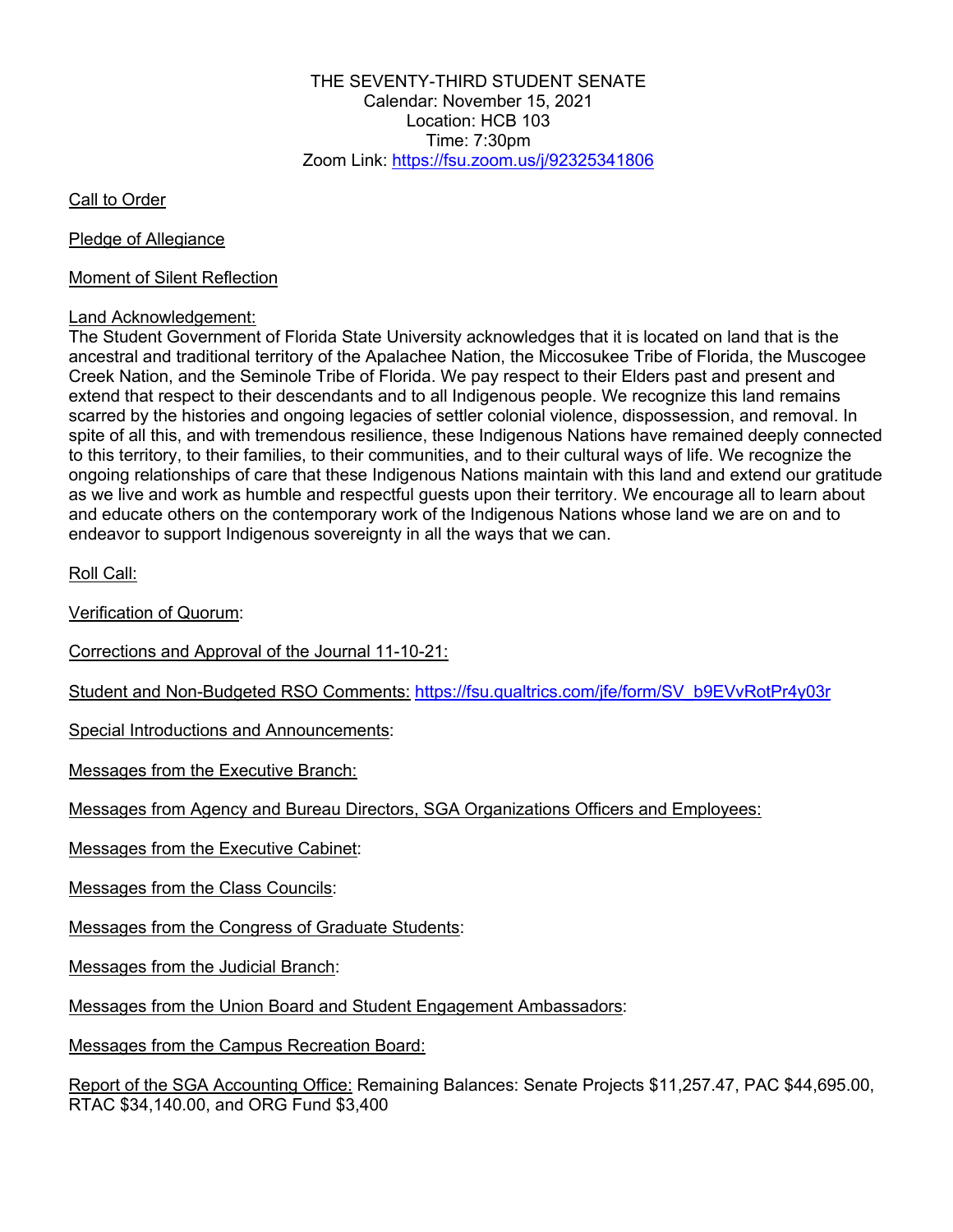## Report of Senate Liaisons:

#### Report of Committees:

- Judiciary
- Internal Affairs
- Budget
- Finance
- Student Life & Academic Affairs
- Rules & Calendar

# Senate Confirmations:

#### Consent Calendar:

| <b>Resolution 32</b> | Sponsored by Senator Nasworthy (P)<br>Allocating funding from the Resources & Travel Allocations Committee to fund the<br>Pentecostal Life University Students. PASSED IN FINANCE, 11.10. |
|----------------------|-------------------------------------------------------------------------------------------------------------------------------------------------------------------------------------------|
| Resolution 33        | Sponsored by Senator Roy (P)<br>Allocating funding from the Programming Allocations Committee to fund the Dental<br>Brigades. PASSED IN FINANCE, 11.10.                                   |

## Bills First Reading:

| <b>Bill 73</b>               | Sponsored by Senator Wang (P)<br>Establishing term limits for Student Body President and Student Body Vice President.<br>REFERRED TO JUDICIARY, 11.03. WITHDRAWN IN JUDICIARY, 11.09.                                                                                                                                                                    |  |
|------------------------------|----------------------------------------------------------------------------------------------------------------------------------------------------------------------------------------------------------------------------------------------------------------------------------------------------------------------------------------------------------|--|
| <b>Bill 76</b>               | Sponsored by Senator Little (P)<br>To clarify language and enumerate the duty of solely the Supervisor of Elections to<br>advertise Constitutional Amendments. REFERRED TO JUDICIARY, 11.03.<br><b>WITHDRAWN IN JUDICIARY, 11.09.</b>                                                                                                                    |  |
| <b>Bill 85</b>               | Sponsored by Senator Little (P)<br>To add an elections violation for misrepresenting the Supervisor of Elections during<br>the elections process. REFERRED TO JUDICIARY, 11.03. FAILED IN JUDICIARY,<br>11.09.                                                                                                                                           |  |
| <b>Bill 87</b>               | Sponsored by Senators Guillamont, Stewart (P)<br>Permitting campaigning in University Residence Halls. REFERRED TO JUDICIARY<br>THEN RULES & CALENDAR, 11.03. WITHDRAWN IN JUDICIARY, 11.09.                                                                                                                                                             |  |
| <b>Bills Second Reading:</b> |                                                                                                                                                                                                                                                                                                                                                          |  |
| <b>Bill 64</b>               | Sponsored by Senator Roy (P) Nasworthy (Co)<br>To clarify the PAC/RTAC quorum requirements, to transfer PAC/RTAC funds to<br>Senate Projects each Summer, and to remove the stipulation that PAC/RTAC can<br>only use 50% of their budget each Fall. REFERRED TO FINANCE THEN<br>JUDICIARY, 10.27. PASSED IN FINANCE, 11.03. PASSED IN JUDICIARY, 11.09. |  |

Bill 69 Sponsored by Senator Tackett (P) Funding for Pride Student Union to give out a sustainable and unique promotional item to grow their influence on campus as well as promote healthy hygiene practices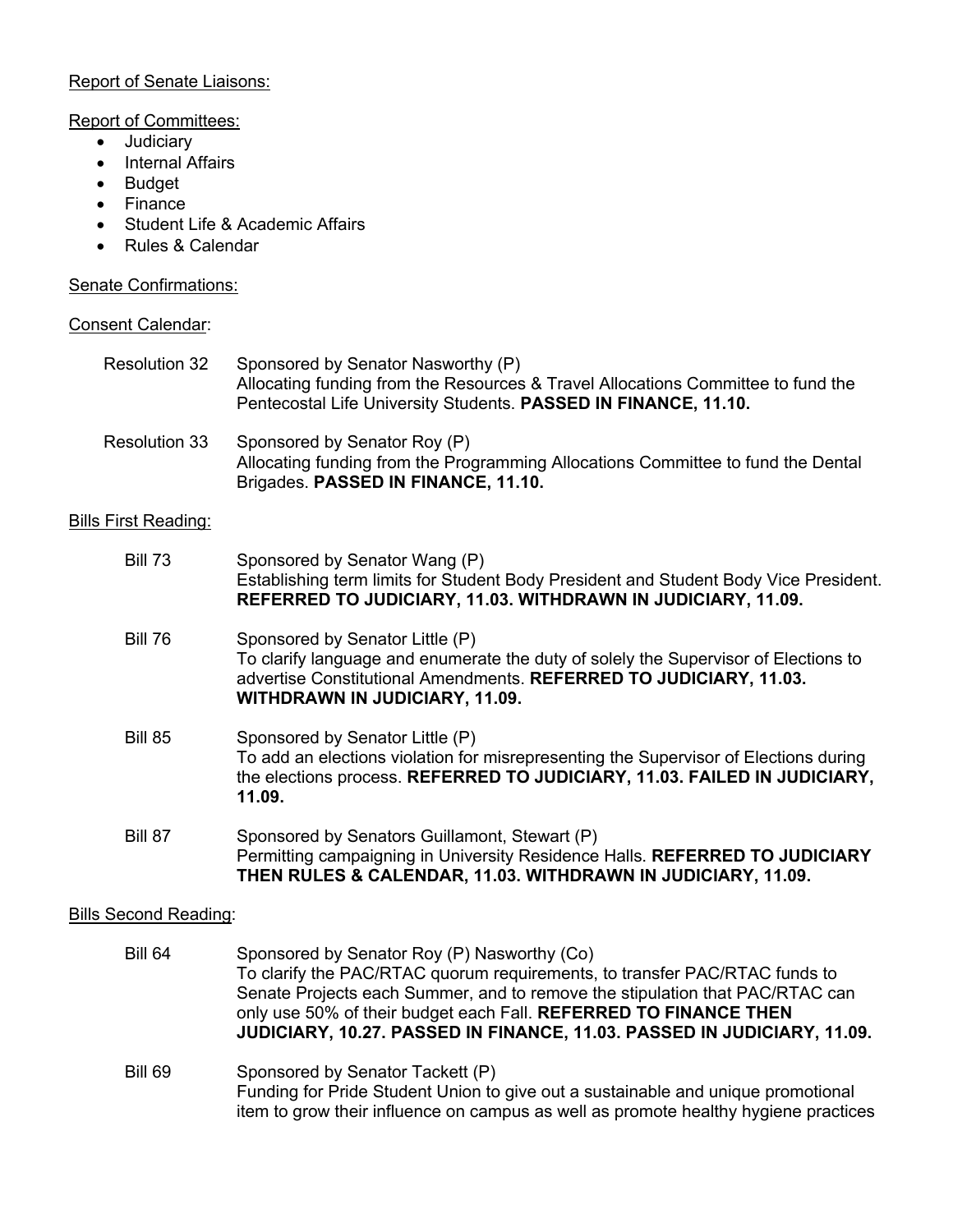at tabling events. **REFERRED TO SLAA THEN FINANCE, 11.03. PASSED IN SLAA, 11.08. PASSED IN FINANCE, 11.10.**

- Bill 70 Sponsored by Senator T. Murray (P) To bring statutes regarding the removal of Student Government Officers from office in line with state law as recently enacted through HB 233 giving such officers the right to appeal their discipline to the Vice President of Student Affairs. **REFERRED TO JUDICIARY THEN RULES & CALENDAR, 11.03. PASSED IN JUDICIARY, 11.09. PASSED IN RULES & CALENDAR, 11.10.**
- Bill 71 Sponsored by Senator Wang (P) Imposing a time limit for the OGA Director to speak on each amendment to the Legislative Agenda in Legislative Agenda Caucus. **REFERRED TO JUDICIARY, 11.03. PASSED IN JUDICIARY, 11.09.**
- Bill 72 Sponsored by Senator Wang (P) Clarifying the bill approval process. **REFERRED TO JUDICIARY, 11.03. PASSED IN JUDICIARY, 11.09.**
- Bill 74 Sponsored by Senator Little (P) To extend the declaration of candidacy for fall and spring elections from 2 weeks before the election to 3 weeks before the election. **REFERRED TO JUDICIARY, 11.03. PASSED IN JUDICIARY, 11.09.**
- Bill 75 Sponsored by Senators Tackett, Randall (P) Transferring \$275 from Senate Projects to provide the Jewish Student Union with personalized hand sanitizers. **REFERRED TO SLAA THEN FINANCE, 11.03. PASSED IN SLAA, 11.08. PASSED IN FINANCE, 11.10.**
- Bill 77 Sponsored by Senator Little (P) To remove the in-person voting precinct from SGA elections and clarify language around voting precincts and the "No Campaign Zone". **REFERRED TO JUDICIARY, 11.03. PASSED IN JUDICIARY, 11.09.**
- Bill 78 Sponsored by Senators Guillamont, Stewart (P) Changing the date of both the fall and spring elections to the eighth Wednesday after the start of the semesters instead of the seventh week. **REFERRED TO JUDICIARY, 11.03. PASSED IN JUDICIARY, 11.09.**
- Bill 79 Sponsored by Senators Guillamont, Stewart (P) Providing the explicit usage of the word vote and extending time for removal of campaigning materials. **REFERRED TO JUDICIARY, 11.03. AMENDED AND PASSED IN JUDICIARY, 11.09.**
- Bill 80 Sponsored by Senators Guillamont, Stewart (P) Addition stating that votes cannot be changed after cast, and clarifying formatting. **REFERRED TO JUDICIARY, 11.03. AMENDED AND PASSED IN JUDICIARY, 11.09.**
- Bill 81 Sponsored by Senators Little (P) To enumerate that candidates for SGA office cannot have and outstanding violations of FSU Student Code of Conduct or Academic Honor Policy. **REFERRED TO JUDICIARY, 11.03. PASSED IN JUDICIARY, 11.09.**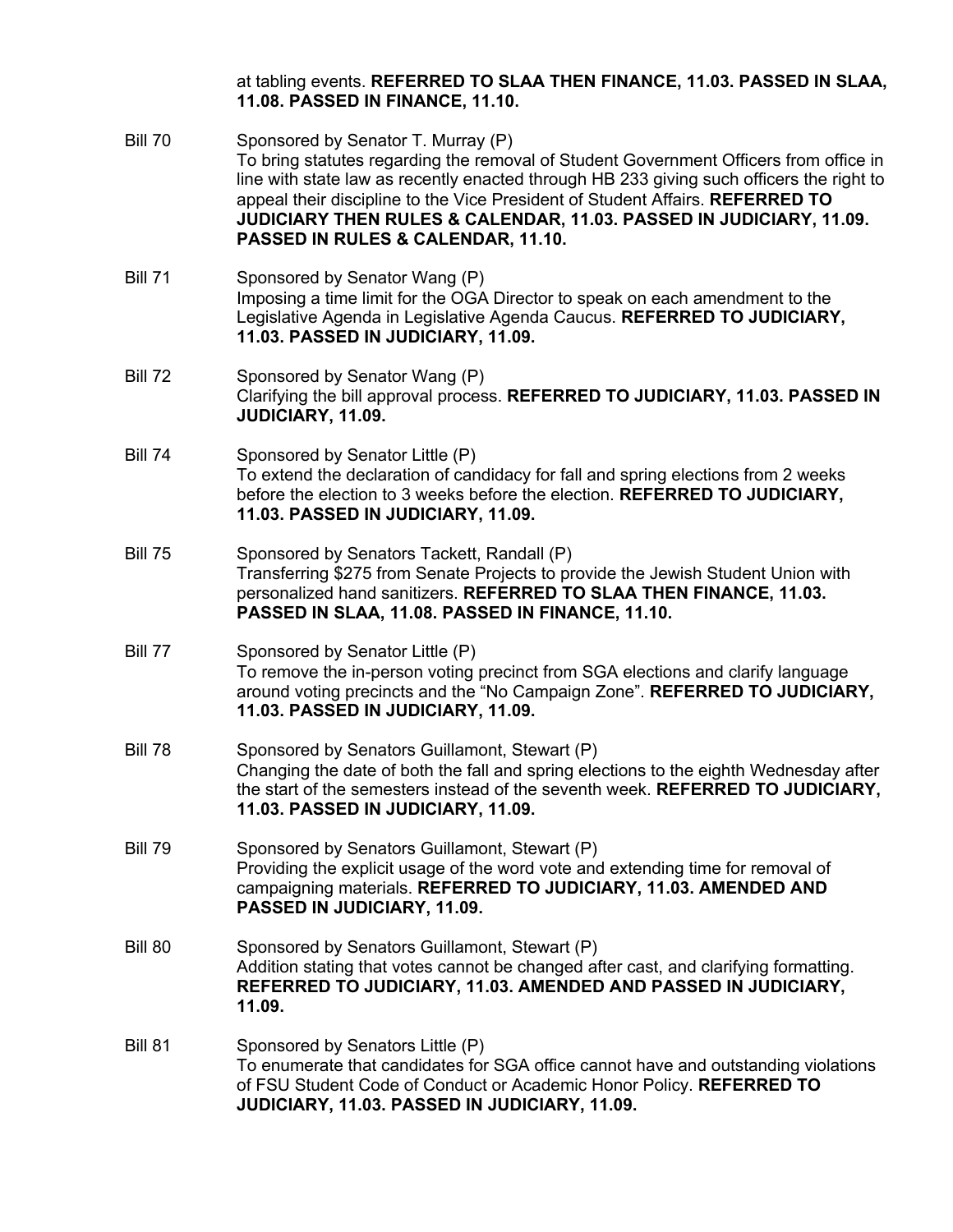| Bill 82        | Sponsored by Senators Guillamont, Stewart (P)<br>Adding a schedule one violation against posting campaign materials that have not<br>been approved by the Supervisor of Elections. REFERRED TO JUDICIARY, 11.03.<br>PASSED IN JUDICIARY, 11.09. |
|----------------|-------------------------------------------------------------------------------------------------------------------------------------------------------------------------------------------------------------------------------------------------|
| <b>Bill 83</b> | Sponsored by Senators Guillamont, Stewart (P)<br>Adding a schedule two violation if a petitioner fails to appear for an Elections<br>Commission hearing. REFERRED TO JUDICIARY, 11.03. PASSED IN JUDICIARY,<br>11.09.                           |
| Bill 84        | Sponsored by Senators Guillamont, Stewart (P)<br>Stating when the official ballot can be released. REFERRED TO JUDICIARY, 11.03.<br>PASSED IN JUDICIARY, 11.09.                                                                                 |
| Bill 86        | Sponsored by Senators Guillamont, Stewart (P)<br>Defining Organic Social Media. REFERRED TO JUDICIARY, 11.03. AMENDED AND<br>PASSED IN JUDICIARY, 11.09.                                                                                        |
| Bill 88        | Sponsored by Senators Preshia, B. Murray (P)<br>To purchase two picnic tables that will be placed outside of the Rovetta building.<br>REFERRED TO SLAA THEN FINANCE, 11.03. PASSED IN SLAA, 11.08. PASSED<br><b>IN FINANCE, 11.10.</b>          |

# Constitutional Amendments:

## Resolutions:

| Resolution 79               | Sponsored by Senator Gonzalez (P) Tackett, Barker, Berger, Bettley (Co)<br>To inform the Student Senate and budgeted organizations under the Budget Bill 2022<br>of new OPS positions, increase and decreases in OPS hours for SGA officers, and<br>increase in hourly rates to account for the minimum wage increase for the 2022-2023<br>fiscal year. REFERRED TO BUDGET, 11.03. PASSED IN BUDGET, 11.09. |
|-----------------------------|-------------------------------------------------------------------------------------------------------------------------------------------------------------------------------------------------------------------------------------------------------------------------------------------------------------------------------------------------------------------------------------------------------------|
| <b>Resolution 80</b>        | Sponsored by Senator Wang (P)<br>Allowing Senators to use "Mental Health Days" in which absences will not count<br>against total accumulated absences. REFERRED TO RULES & CALENDAR, 11.03.<br>AMENDED AND PASSED IN RULES & CALENDAR, 11.10.                                                                                                                                                               |
| <b>Resolution 81</b>        | Sponsored by Senators Tackett, Gonzalez (P)<br>Asking the University to provide EBT terminals on campus and do more to fight<br>hunger. REFERRED TO SLAA, 11.03. PASSED IN SLAA, 11.08.                                                                                                                                                                                                                     |
| <b>Resolution 82</b>        | Sponsored by Senator Tackett (P) Wang, Gonzalez, Lessard, T.Murrary, Russell,<br>Nasworthy, Marcus, Edouard, Garcia, DuChene, Little (Co)<br>To promote sustainable and healthy student life. REFERRED TO SLAA, 11.03.<br>AMENDED AND PASSED IN SLAA, 11.08.                                                                                                                                                |
| <b>Resolution 84</b>        | Sponsored by Senator Wang (P)<br>Offering the Senate's condolences to the loved ones of the students who passed<br>away in the 2020-2021 school year.                                                                                                                                                                                                                                                       |
| <b>Unfinished Business:</b> |                                                                                                                                                                                                                                                                                                                                                                                                             |

**Statements of Dissent**